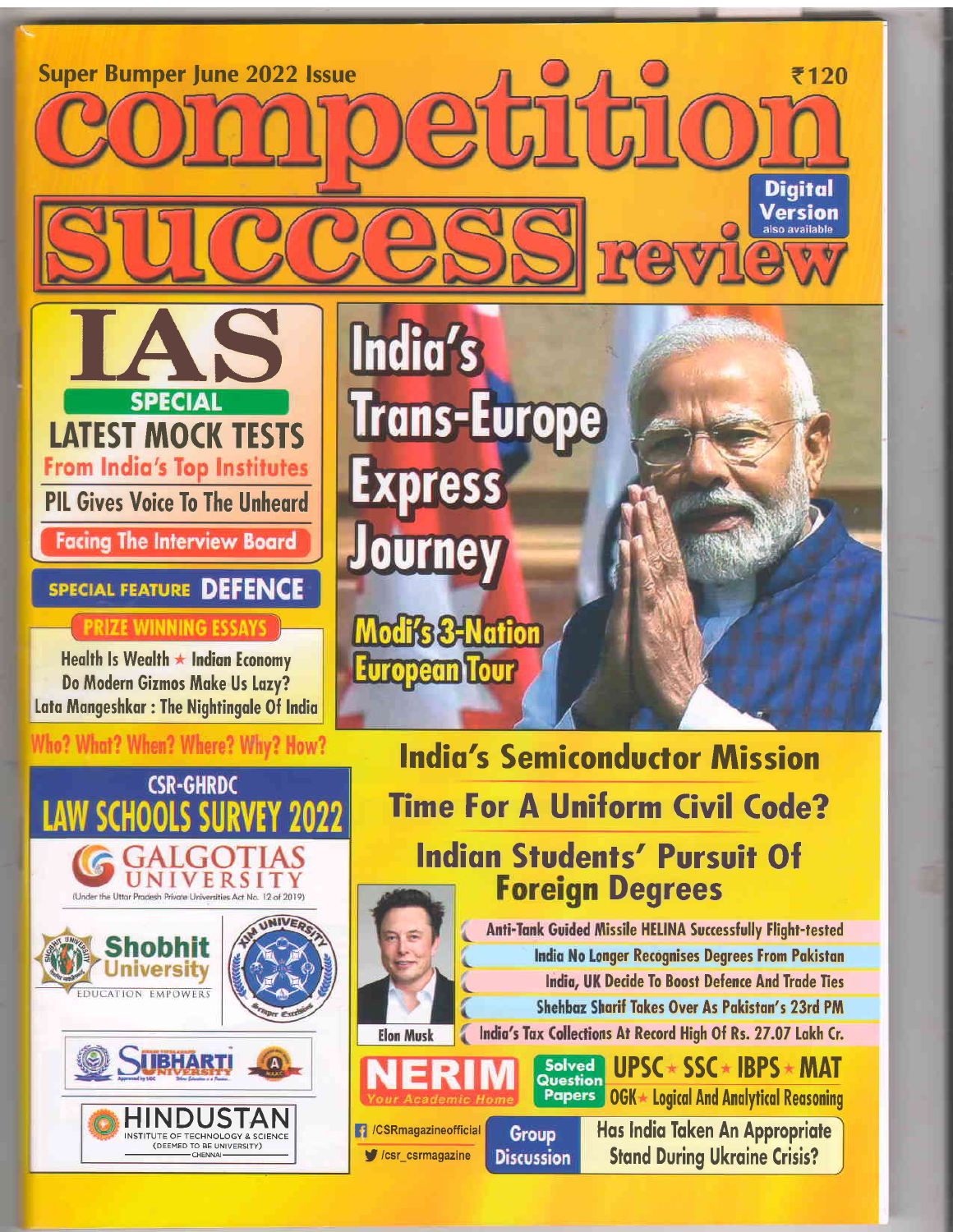

## Ranking of Law Schools in India

| Group<br>Rank  | w<br>Name of the Law School                                                                                                      | <b>Infrastructure</b><br>(Physical &<br>Academic)<br>(250) | Faculty,<br>Publication,<br>Research,<br>Consultancy,<br>Training &<br>Other<br>Programmes<br>(280) | Admission,<br>Curriculum<br>& Delivery<br><b>System</b><br>(180) | Placement<br>(Domestic &<br>International),<br><b>USP, Social</b><br>Responsibility,<br><b>Networking &amp;</b><br><b>Industry</b><br>Interface<br>(290) | Total<br>(1000) |
|----------------|----------------------------------------------------------------------------------------------------------------------------------|------------------------------------------------------------|-----------------------------------------------------------------------------------------------------|------------------------------------------------------------------|----------------------------------------------------------------------------------------------------------------------------------------------------------|-----------------|
|                | Ranking of Top Supreme Law Schools                                                                                               |                                                            |                                                                                                     |                                                                  |                                                                                                                                                          |                 |
| $\mathbf{1}$   | Symbiosis Law School Pune, Symbiosis International<br>(Deemed University), Pune, Maharashtra                                     | 224.00                                                     | 178.18                                                                                              | 158.00                                                           | 218.87                                                                                                                                                   | 779.05          |
| 2              | School of Law, CHRIST (Deemed to be University),<br>Bengaluru, Karnataka                                                         | 216.61                                                     | 175.58                                                                                              | 156.00                                                           | 217.58                                                                                                                                                   | 765.77          |
| 3              | Institute of Law, Nirma University, Ahmedabad, Gujarat                                                                           | 214.56                                                     | 173.41                                                                                              | 155.00                                                           | 215.79                                                                                                                                                   | 758.76          |
| $\overline{4}$ | Army Institute of Law, Mohali, Punjab                                                                                            | 212.85                                                     | 172.85                                                                                              | 153.00                                                           | 213.91                                                                                                                                                   | 752.61          |
|                | Ranking of Top Leading Law Schools of Super Excellence                                                                           |                                                            |                                                                                                     |                                                                  |                                                                                                                                                          |                 |
| $\mathbf{1}$   | Indian Law Society's Law College, Pune, Maharashtra                                                                              | 211.65                                                     | 168.33                                                                                              | 150.00                                                           | 210.25                                                                                                                                                   | 740.23          |
| $\overline{2}$ | ICFAI Law School, Hyderabad, Telangana                                                                                           | 210.27                                                     | 166.13                                                                                              | 148.38                                                           | 208.88                                                                                                                                                   | 733.67          |
| 3              | K.L.E. Society's Law College, Bengaluru, Karnataka                                                                               | 208.97                                                     | 164.87                                                                                              | 149.12                                                           | 207.90                                                                                                                                                   | 730.86          |
| $\overline{4}$ | Kishinchand Chellaram Law College, Mumbai, Maharashtra                                                                           | 206.71                                                     | 163.72                                                                                              | 147.00                                                           | 205.60                                                                                                                                                   | 723.03          |
| 5              | ICFAI Law School, Dehradun, Uttarakhand                                                                                          | 205.40                                                     | 165.62                                                                                              | 146.67                                                           | 203.96                                                                                                                                                   | 721.65          |
| 6              | School of Legal Studies, CMR University,<br>Bengaluru, Karnataka                                                                 | 202.98                                                     | 164.20                                                                                              | 144.25                                                           | 202.52                                                                                                                                                   | 713.95          |
| 7              | School of Law, The NorthCap University, Gurugram, Haryana                                                                        | 201.24                                                     | 162.94                                                                                              | 143.90                                                           | 201.05                                                                                                                                                   | 709.13          |
| 8              | Indore Institute of Law, Indore, Madhya Pradesh                                                                                  | 202.44                                                     | 161.32                                                                                              | 141.56                                                           | 199.85                                                                                                                                                   | 705.17          |
| 9              | Ramaiah College of Law, Bengaluru, Karnataka                                                                                     | 201.91                                                     | 159.88                                                                                              | 140.52                                                           | 198.38                                                                                                                                                   | 700.69          |
|                | Ranking of Top Eminent Law Schools                                                                                               |                                                            |                                                                                                     |                                                                  |                                                                                                                                                          |                 |
| $\mathbf{1}$   | Lloyd Law College, Greater Noida, Uttar Pradesh                                                                                  | 199.44                                                     | 148.32                                                                                              | 136.52                                                           | 196.60                                                                                                                                                   | 680.88          |
| 2              | Shri Dharmasthala Manjunatheshwara Law College,<br>Centre for Post Graduate Studies and Research in Law,<br>Mangaluru, Karnataka | 197.27                                                     | 147.39                                                                                              | 134.00                                                           | 194.37                                                                                                                                                   | 673.03          |
| 3              | School of Law, Galgotias University, Greater Noida,<br><b>Uttar Pradesh</b>                                                      | 195.53                                                     | 145.38                                                                                              | 132.03                                                           | 192.48                                                                                                                                                   | 665.42          |
| $\overline{4}$ | Dr. B. R. Ambedkar College of Law, Andhra University,<br>Visakhapatnam, Andhra Pradesh                                           | 193.69                                                     | 144.33                                                                                              | 131.00                                                           | 190.12                                                                                                                                                   | 659.14          |
| 5              | Sharda University School of Law, Greater Noida, Uttar Pradesh                                                                    | 192.03                                                     | 143.42                                                                                              | 130.15                                                           | 189.33                                                                                                                                                   | 654.93          |
| 6              | Vivekananda School of Law & Legal Studies, VIPS-TC,<br>Pitampura, Delhi                                                          | 190.75                                                     | 142.61                                                                                              | 131.00                                                           | 187.69                                                                                                                                                   | 652.05          |
| 7              | IFIM Law School, Bengaluru, Karnataka                                                                                            | 189.98                                                     | 140.48                                                                                              | 129.21                                                           | 185.59                                                                                                                                                   | 645.26          |
| 8              | School of Law, Manipal University, Jaipur, Rajasthan                                                                             | 187.66                                                     | 139.03                                                                                              | 127.00                                                           | 184.62                                                                                                                                                   | 638.31          |
| 9              | Faculty of Law, University of Lucknow,<br>Lucknow, Uttar Pradesh                                                                 | 188.00                                                     | 137.55                                                                                              | 125.00                                                           | 182.67                                                                                                                                                   | 633.22          |
|                | 10 Sardar Patel Subharti Institute of Law, Meerut, Uttar Pradesh                                                                 | 186.71                                                     | 135.17                                                                                              | 123.34                                                           | 180.00                                                                                                                                                   | 625.22          |
| <b>11</b>      | IMS Law College, Noida, Uttar Pradesh                                                                                            | 185.63                                                     | 134.75                                                                                              | 121.14                                                           | 178.86                                                                                                                                                   | 620.38          |
|                | 12 Chanderprabhu Jain College of Higher Studies &<br>School of Law, Narela, Delhi                                                | 186.50                                                     | 132.87                                                                                              | 119.00                                                           | 176.31                                                                                                                                                   | 614.68          |
|                | 13 Faculty of Law, The Maharaja Sayajirao<br>University of Baroda, Vadodara, Gujarat                                             | 184.10                                                     | 131.72                                                                                              | 117.00                                                           | 174.41                                                                                                                                                   | 607.23          |

COMPETITION SUCCESS REVIEW, JUNE 2022